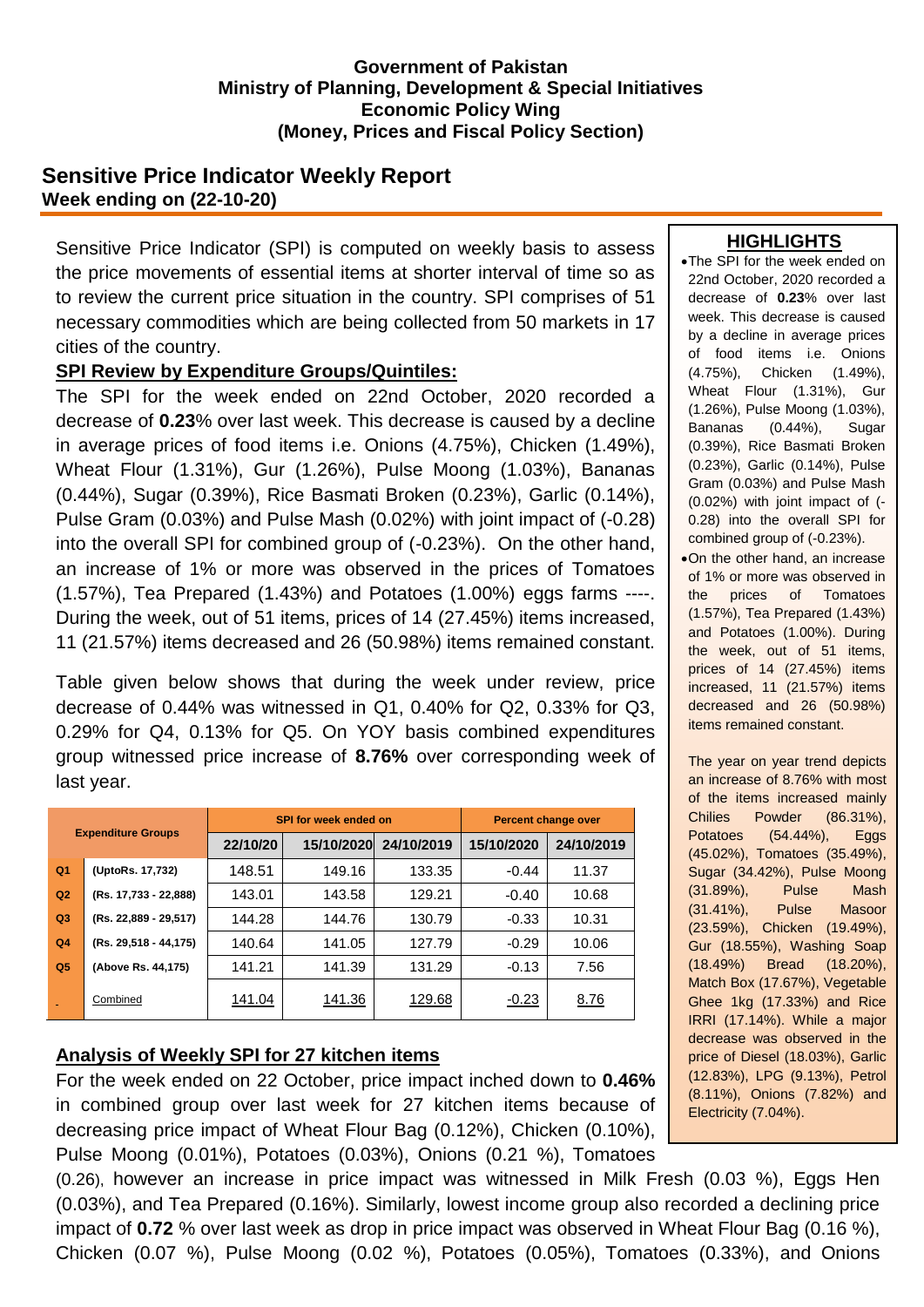## (0.29%).

On year on year basis, combined group recorded a rising impact of **16.20%** which is attributed to increase in price impact of kitchen items i.e. Wheat Flour Bag (0.89 %) Rice Basmati Broken (0.18%), Milk Fresh (3.67%), Eggs Hen Farm (1.13%), Potatoes (1.41%), Sugar Refined (1.71%), Chillies Powder (1.43%), Beef (0.78%), Mutton(0.49%), Cooking Oil Dalda 5 litre tin (0.58%), Vegetable Ghee1kg Pouch (0.43%),Tomatoes (0.75%), however, a declining price impact was shown in Onions (0.37%), and Garlic (0.07%). Price impact on YOY basis for lowest income group Q1 was **17.65** % which is higher than combined group.

| Sr.<br><b>No</b> | <b>Units</b>                 | <b>Islamabad</b> | <b>Rawalpindi</b> | <b>Lahore</b> | <b>Karachi</b> | Quetta  | <b>Peshawar</b> |
|------------------|------------------------------|------------------|-------------------|---------------|----------------|---------|-----------------|
| 1                | Wheat Flour Bag 20kg         | 864.15           | 860.00            | 860.00        | 1426.18        | 1244.99 | 1157.75         |
| $\overline{2}$   | Rice Basmati Broken          | 106.56           | 98.54             | 76.87         | 99.11          | 104.92  | 94.31           |
| 3                | Mutton (Average Quality) 1kg | 1145.03          | 1158.24           | 1051.19       | 1040.71        | 1096.96 | 947.77          |
| 4                | Chicken Farm Broiler(1kg)    | 193.96           | 182.58            | 169.00        | 224.93         | 224.96  | 193.00          |
| 5                | Milk fresh (Un-boiled)       | 120.41           | 119.83            | 90.00         | 120.00         | 120.00  | 124.04          |
| 6                | Eggs Hen 1dozen              | 169.33           | 165.18            | 165.00        | 166.08         | 184.95  | 180.00          |
| 7                | Cooking Oil 5 Kg             | 1265.00          | 1265.00           | 1265.00       | 1265.00        | 1265.00 | 1265.00         |
| 8                | Pulse Moong 1kg              | 256.34           | 245.20            | 237.40        | 255.28         | 259.97  | 200.00          |
| 9                | Pulse Mash 1kg               | 267.34           | 253.16            | 248.01        | 236.10         | 274.97  | 230.00          |
| 10               | Pulse Gram 1kg               | 171.15           | 153.60            | 133.72        | 159.19         | 169.95  | 150.00          |
| 11               | <b>Potatoes</b>              | 83.20            | 80.14             | 72.72         | 55.13          | 54.85   | 75.39           |
| 12               | Onions 1kg                   | 82.39            | 77.71             | 62.70         | 72.75          | 64.87   | 73.19           |
| 13               | Tomatoes 1kg                 | 153.26           | 147.76            | 122.74        | 133.49         | 99.67   | 110.76          |
| 14               | Sugar Refined 1kg            | 105.22           | 102.11            | 99.04         | 97.68          | 99.50   | 106.09          |
| 15               | Petrol Super Per Liter       | 104.47           | 104.47            | 104.47        | 104.47         | 104.44  | 104.47          |

| <b>Consumer Prices Of Essential Kitchen Items in Different Cities</b> |  |
|-----------------------------------------------------------------------|--|
|                                                                       |  |

The Price difference of items in different cities as shown in the table above can be related to transportation costs. This applies to those commodities that are physically transported from one city to another as they are not grown/produced in that particular area. Moreover, heavy rains in the country which caused damage the crops, also caused price increase in different essential items.

| <b>Price Comparison of Major Kitchen Items (Combined Group)</b> |                       |            |               |                               |          |          |
|-----------------------------------------------------------------|-----------------------|------------|---------------|-------------------------------|----------|----------|
| Sr.<br><b>No</b>                                                | <b>Items</b>          |            | <b>Prices</b> | impact<br><b>Current/prev</b> |          |          |
|                                                                 |                       | 15/10/2020 | 8/10/2020     | 17/10/19                      | Prev.    | Corresp. |
| $\mathbf{1}$                                                    | <b>Wheat Flour</b>    | 1074.16    | 1063.25       | 915.86                        | 0.07     | 1.12     |
| $\overline{2}$                                                  | <b>Rice Basmati</b>   | 90.01      | 89.38         | 83.47                         | 0.02     | 0.18     |
| 3                                                               | <b>Mutton</b>         | 1030.15    | 1030.15       | 934.84                        | $\Omega$ | 0.49     |
| $\overline{4}$                                                  | <b>Chicken Farm</b>   | 196.56     | 171.6         | 167.31                        | 0.82     | 1.11     |
| 5                                                               | <b>Milk Fresh</b>     | 105.49     | 105.21        | 94.29                         | 0.08     | 3.6      |
| 6                                                               | Eggs Hen              | 165.14     | 155.46        | 116.1                         | 0.19     | 1.12     |
| $\overline{7}$                                                  | <b>Onions</b>         | 73.9       | 76.32         | 77.66                         | $-0.11$  | $-0.2$   |
| 8                                                               | Cooking oil<br>5liter | 1265.05    | 1258.22       | 1146.33                       | 0.03     | 0.58     |
| 9                                                               | <b>Pulse Moong</b>    | 243.31     | 243.82        | 174.81                        | $\Omega$ | 0.28     |
| 10                                                              | <b>Potatoes</b>       | 68.39      | 69.68         | 45.64                         | $-0.08$  | 1.55     |
| 11                                                              | <b>Tomatoes</b>       | 140.78     | 141.6         | 93.25                         | $-0.02$  | 1.41     |
| 12 <sub>2</sub>                                                 | <b>Sugar Refined</b>  | 99.15      | 98.05         | 74.36                         | 0.07     | 1.72     |